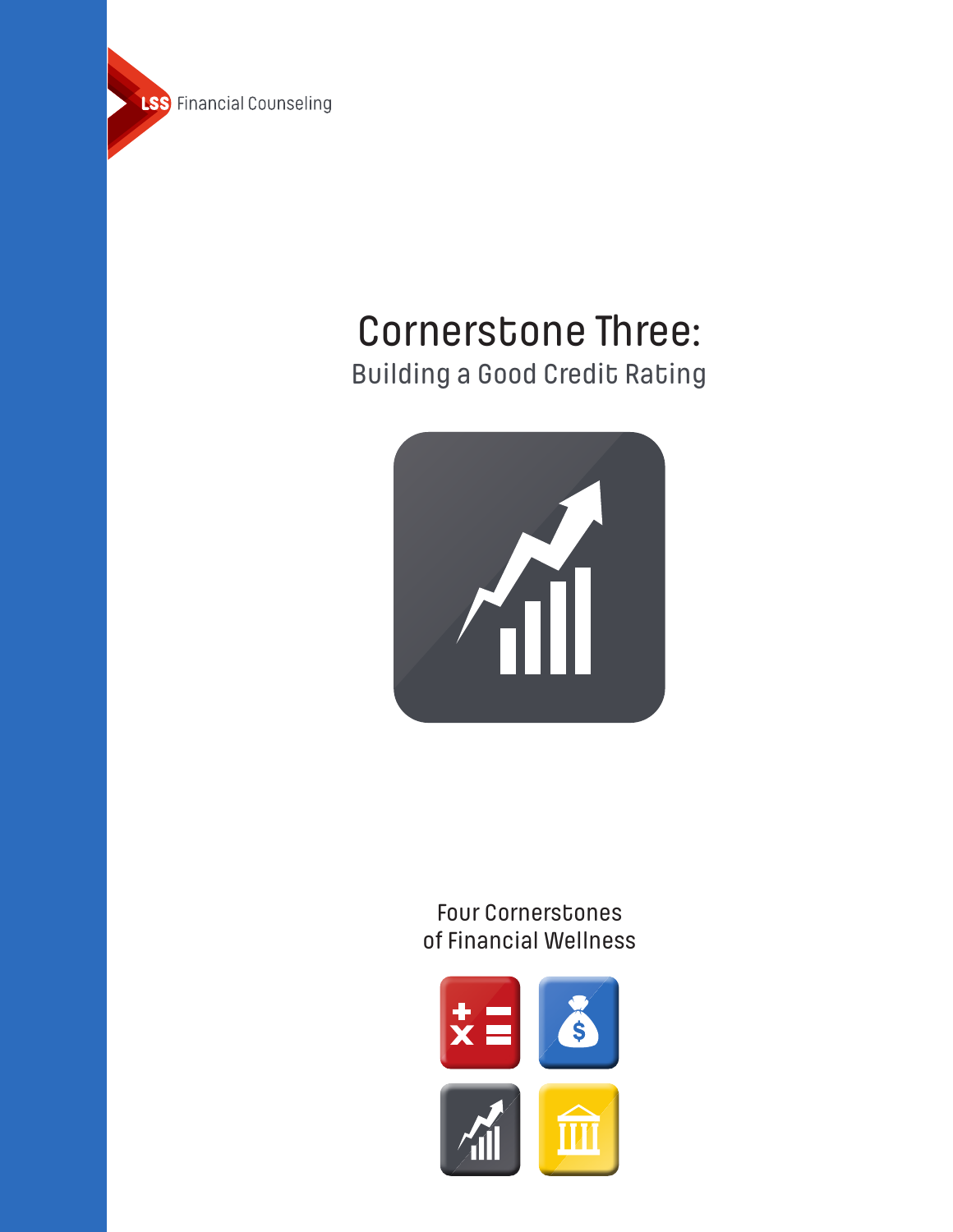

## **Table of Contents**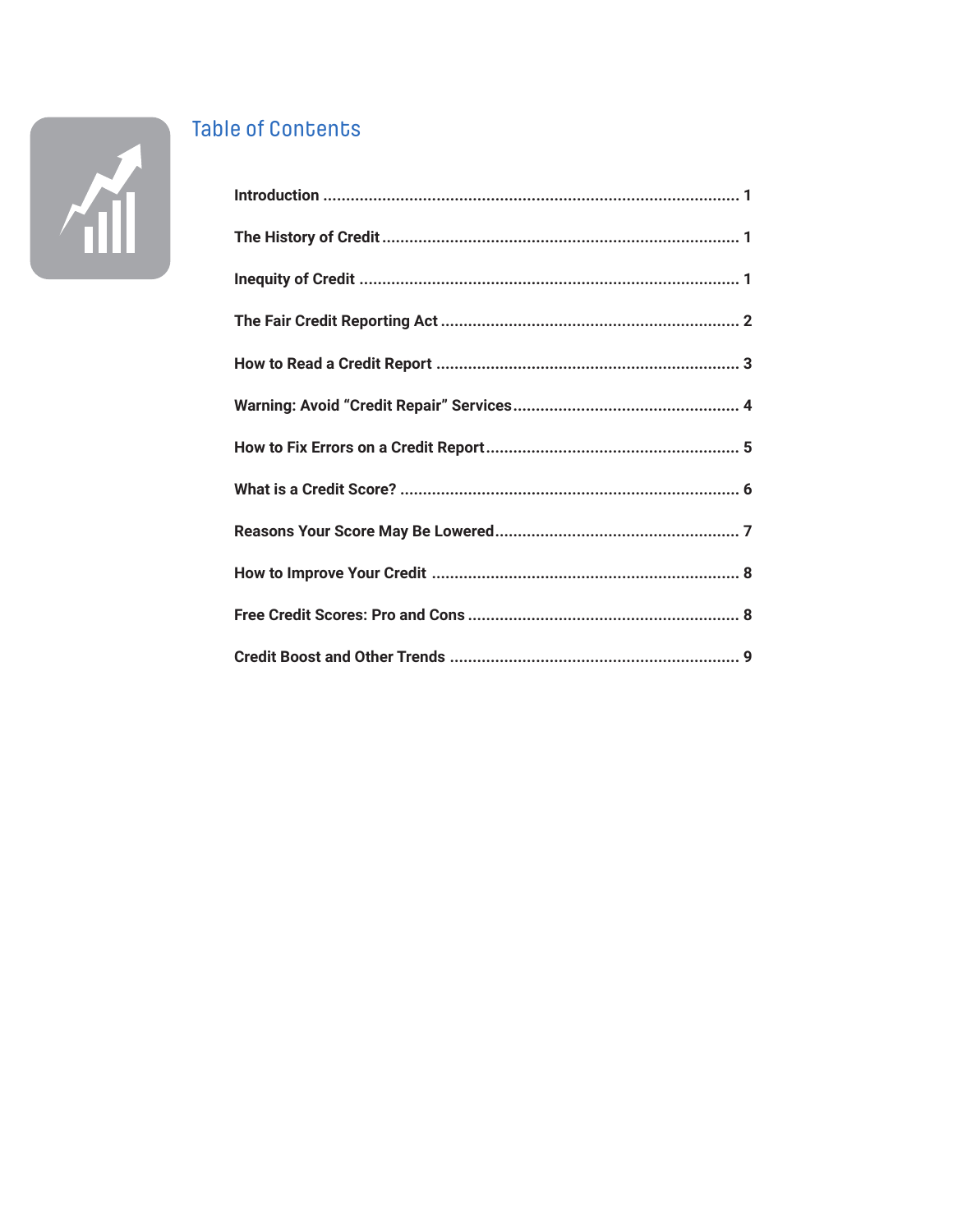## **Introduction**

A **credit report** is a record of your credit and loan account history. A **credit score** is an algorithm expressed as a three-digit number that determines how risky it may be to lend you money. Credit reports and scores are used for financial purposes, as well as employment background checks, insurance premiums, apartment approvals and even certain cell phone plans. A lower credit score may mean higher premiums and interest rates, affecting your ability to achieve your other financial wellness goals.

The goals for this section are to:

- Share the background of credit reports and credit scores and address the inequity of credit.
- Know how to get a free credit report and be able to read it.
- Understand what makes a good credit score.
- Analyze the credit tools and products available.



## The History of Credit

Credit and loans have been around for a long time. Loans for agricultural means were being used back as early as 3500 B.C. The origination of credit reporting is attributed to the early 19th century, when a group of tailors in England gathered to share information about customers who failed to pay.<sup>1</sup> That led to more groups collecting data, and a similar system was established in New York City. Eventually it became widespread, setting up the groundwork for future credit reporting systems in the United States.

When the automobile was created, it was difficult for the average person to buy one in cash. Wanting to increase sales, General Motors created the first installment plan in 1919. Other companies followed suit. In 1950, the first charge card was introduced. In 1964, creditors standardized credit applications. In 1970, the first Fair Credit Reporting Act (FCRA) was passed by Congress. By the 1980s, the three credit bureaus Equifax, Experian, and TransUnion became the nation's main system for credit reporting. In 1989, the FICO score was born and was marketed as an objective measurement based on facts and data. An explosion of consumer debt use occurred in the 1990s as a result. However, the FICO score algorithm was secret until the early 2000s, when public demand forced them to disclose the five main categories that affect it and provide consumers direct access to their score. In 2003, Congress updated the FCRA to make it a right for people to see their scores.2

## Inequity of Credit

The history of credit reporting and scores seems mundane, until one looks at the underlying motivations that created it in the first place. Founded in 1899, The Retail Credit Company from Atlanta gained a reputation of collecting more than just loan and payment history – but also political leanings, social and marital status and rumors.<sup>3</sup> People did not have the right to see their own report and businesses could deny them for being "morally lacking." They grew to be one of the largest credit bureaus by the 1960s.

<sup>1</sup> <https://www.businessinsider.com/5000-year-history-of-consumer-credit-2017-8>

<sup>2</sup> *[Your Credit Score](https://asklizweston.com/lizs-books-2/)*, by Liz Weston

<sup>3</sup> <https://www.wired.com/1995/09/equifax/>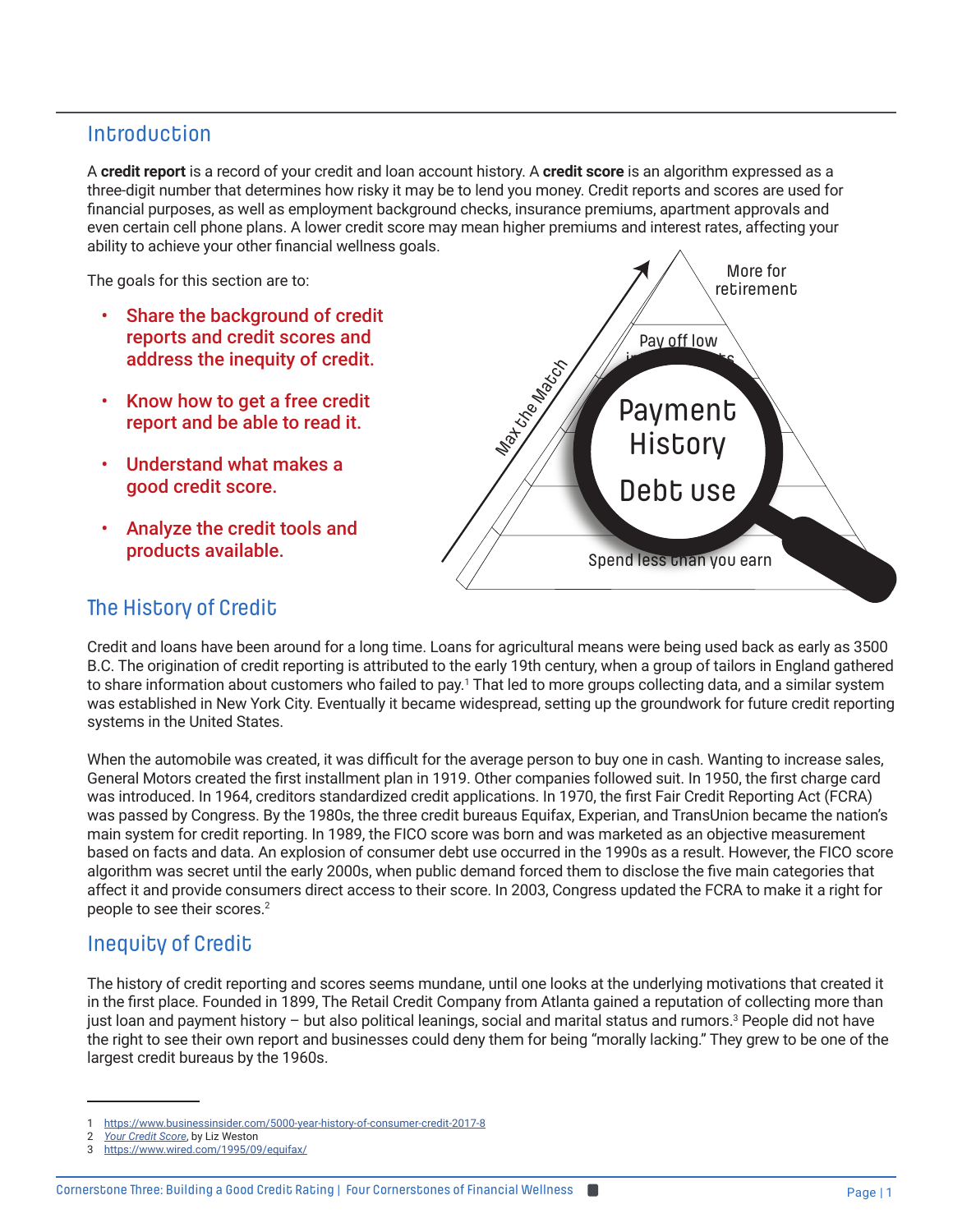## Inequity of Credit

Retail Credit was called out for their behavior in congressional testimony by Professor Alan Westin, which led to the creation of the Fair Credit Reporting Act. (For those curious, the Retail Credit Company rebranded itself in 1975 to Equifax.)

The Equal Credit Opportunity Act of 1974 finally prohibited "discrimination on the basis of race, color, religion, national origin, sex, marital status or age in credit transactions." While this opened the door to new opportunities for everyone going forward, it did not erase the centuries of discrimination nor fully prevent it from still happening in the future.

This has created gender and racial disparities regarding access to financial institutions, being approved for credit and loans, and building up their credit score based on current models. Continued work is needed to increase access to credit.

The Consumer Financial Protection Bureau (CFPB)  $\rm{did}$  a study<sup>4</sup> on credit invisibility – over 45 million people in 2010 had limited to no national credit history:

- **Over 45% of low-income neighborhoods are considered "credit invisible" or unscorable.**
- **Blacks and Hispanics are more likely than Whites or Asians to be "credit invisible."**

A 2018 Federal Reserve study showed that for single adults ages 21 to 40, **women had a lower score than men by an average of 10 to 20 points.** 

## The Fair Credit Reporting Act

There are three national credit bureaus that maintain credit reports on consumers – Experian, TransUnion and Equifax. They are private companies but are regulated by the FCRA. The purpose of the FCRA is to define the kind of data the bureaus can collect and restrict who can see the report and for what purposes.

#### **You have the right to see everything that is in your credit report:**

- You can obtain a free copy of your credit report every 12 months at [annualcreditreport.com](https://www.annualcreditreport.com/index.action) with each of the three bureaus.
- You can also get a credit report if you have proof of being turned down for credit in the past 60 days, you are unemployed and looking for work or you have filed an identity theft report.
- Credit scores do not come with these credit reports. (*See "Free Credit Scores: Pros and Cons.")*

#### **You have the right to an accurate file:**

- **•** If there is an error in your credit report, you have the right to ask the bureau to investigate and remove incorrect information (*See "How to Fix Errors on a Credit Report.")*
- Most negative information must be removed after seven years and bankruptcies are listed for ten years. Positive information has no time limit – but after an account is closed, it may only be reported for up to 10 years.

#### **You have the right to privacy:**

**•** No one can receive or view a copy of your credit report without your authorization. This includes employer background checks, insurance companies, applying for loans, etc.

i **Worth Repeating:** Access your free credit reports online at [annualcreditreport.com](https://www.annualcreditreport.com/index.action) every 12 months. If you are unable to access them online, you can call 877.322.8228, verify your identity and receive them by mail in about three weeks. You can also get your free credit reports in Braille, large print or audio format by calling and providing additional information to certify the accommodation.

<sup>4</sup> [https://files.consumerfinance.gov/f/documents/BecomingCreditVisible\\_Data\\_Point\\_Final.pdf](https://files.consumerfinance.gov/f/documents/BecomingCreditVisible_Data_Point_Final.pdf)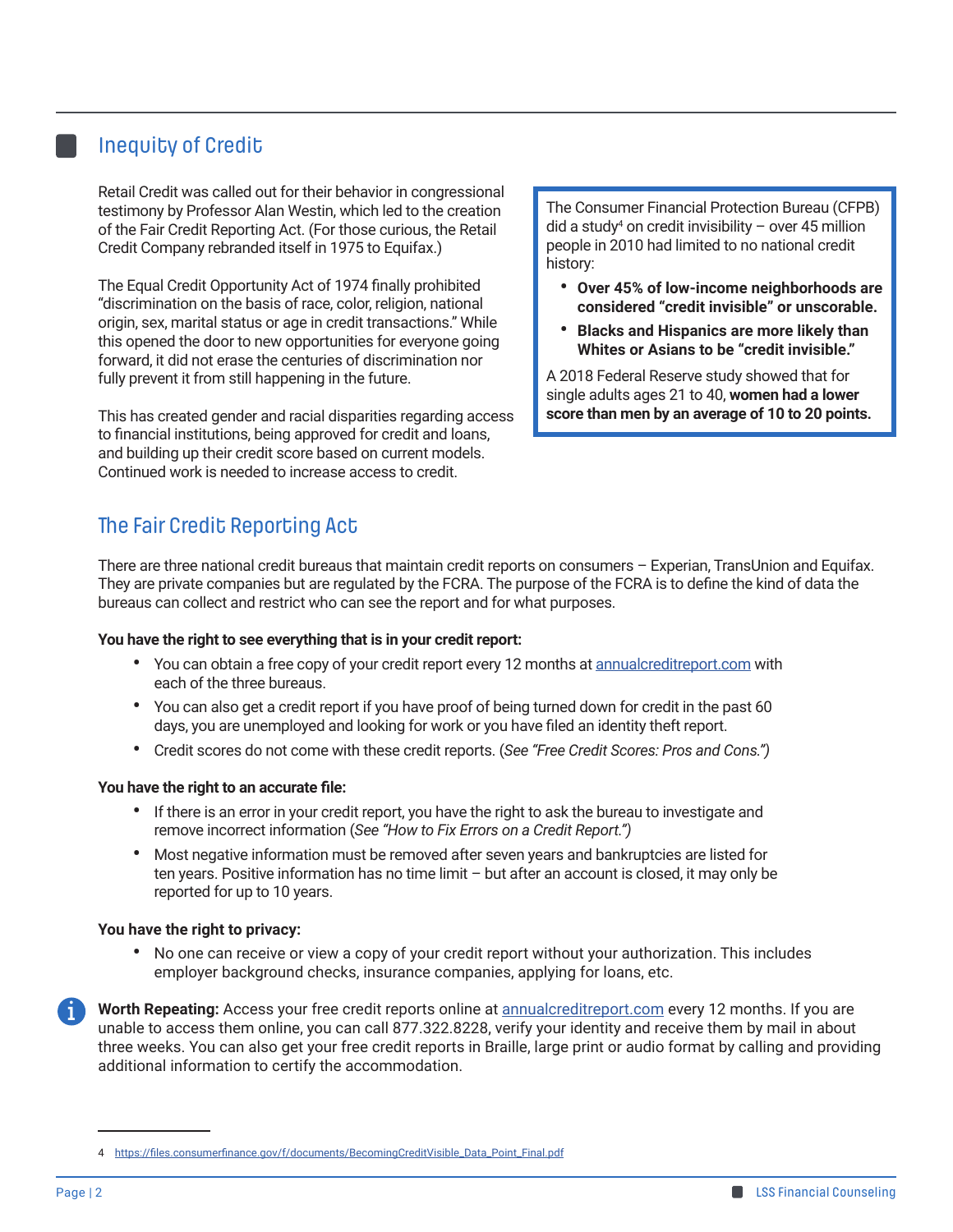#### How to Read a Credit Report

There are four main sections:<sup>5</sup>

1. **Personal Identification Information:** This includes your name, birth date, Social Security Number (SSN), addresses and jobs. This can be at the beginning of the report or towards the end.



The status also provides a way to see how the account is reported and if it's still open or closed. Negative accounts may have "past due 60 days" or "seriously past due/assigned to attorney or collection agency," etc. Positive accounts may have "current" or "paid satisfactorily." Negative accounts may show up first, followed by the positive accounts.

<sup>5</sup> Sample report by Experian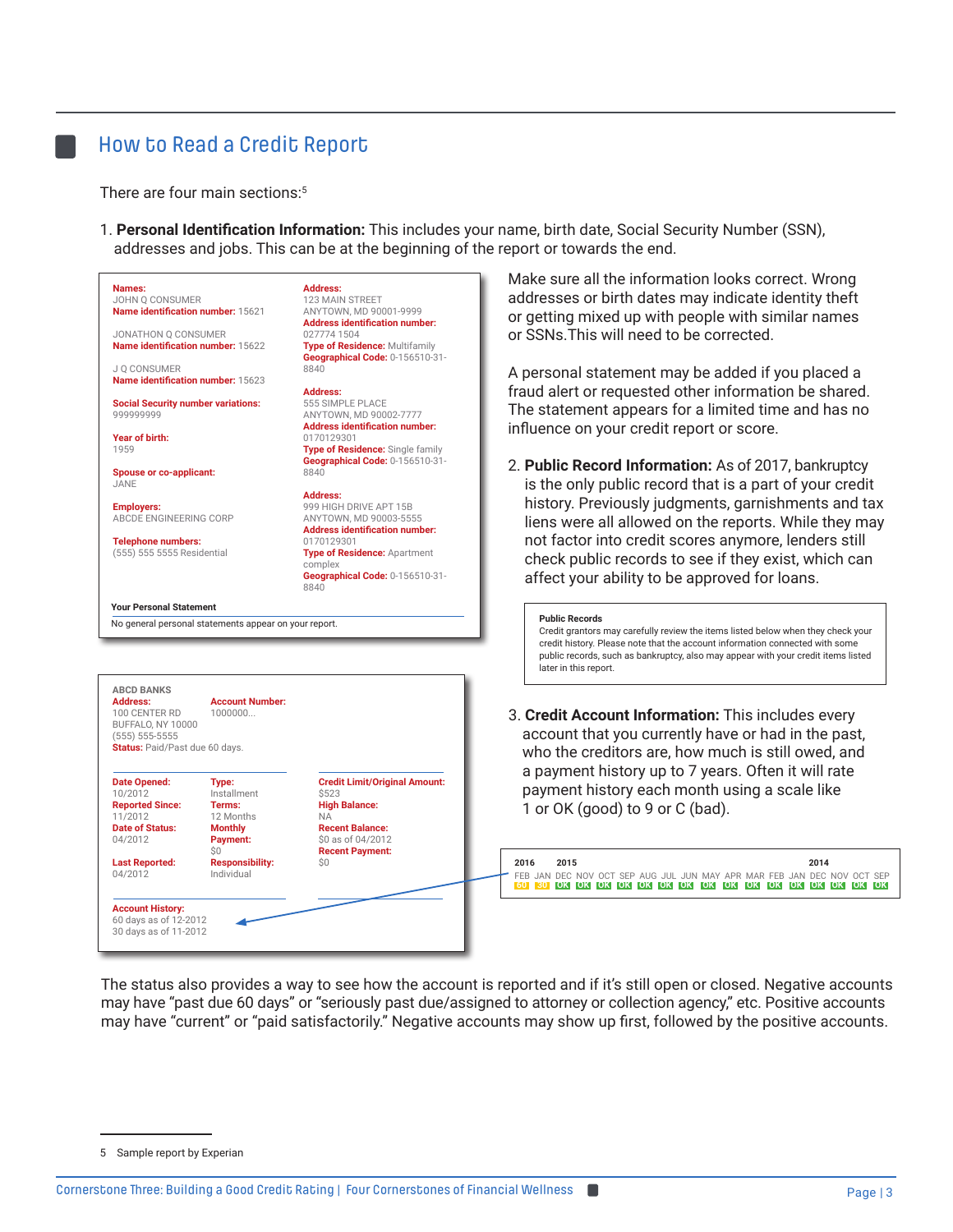## How to Read a Credit Report

4. **Inquiries Made to Your File:** This shows who has viewed your credit report usually in the past 12 months, but can stay up to two years. Looking at your own credit report will never lower your score and neither will account reviews by existing creditors you have. Your score lowers only when you apply for new credit too many times in a given year.





#### Warning: Avoid "Credit Repair" Services:

These services are heavily advertised and will charge you large fees. But they cannot do anything more than you can do on your own for free! Many have been sued for fraud because they use techniques like file segregation (trying to change your identity) and mass disputes (trying to jam the dispute process). They promise fast and easy ways to repair your credit, which are not true. Even if the dispute is legitimate, it is not guaranteed that it will be fixed on the first try and may take multiple attempts. Disputing incorrect items on your own has the same chance of being fixed versus paying someone else.

**As mentioned in the other Cornerstones, seek out a reputable non-profit credit counseling agency for trusted advice.** Certified financial counselors can walk you through your report or pull one on your behalf, and provide you with resources and steps you can take on your own. Find one near you at <u>nfcc.org</u> or our agency offers counseling nationwide at **Issfinancialcounseling.org**.

On the next page is how to fix credit report errors on your own.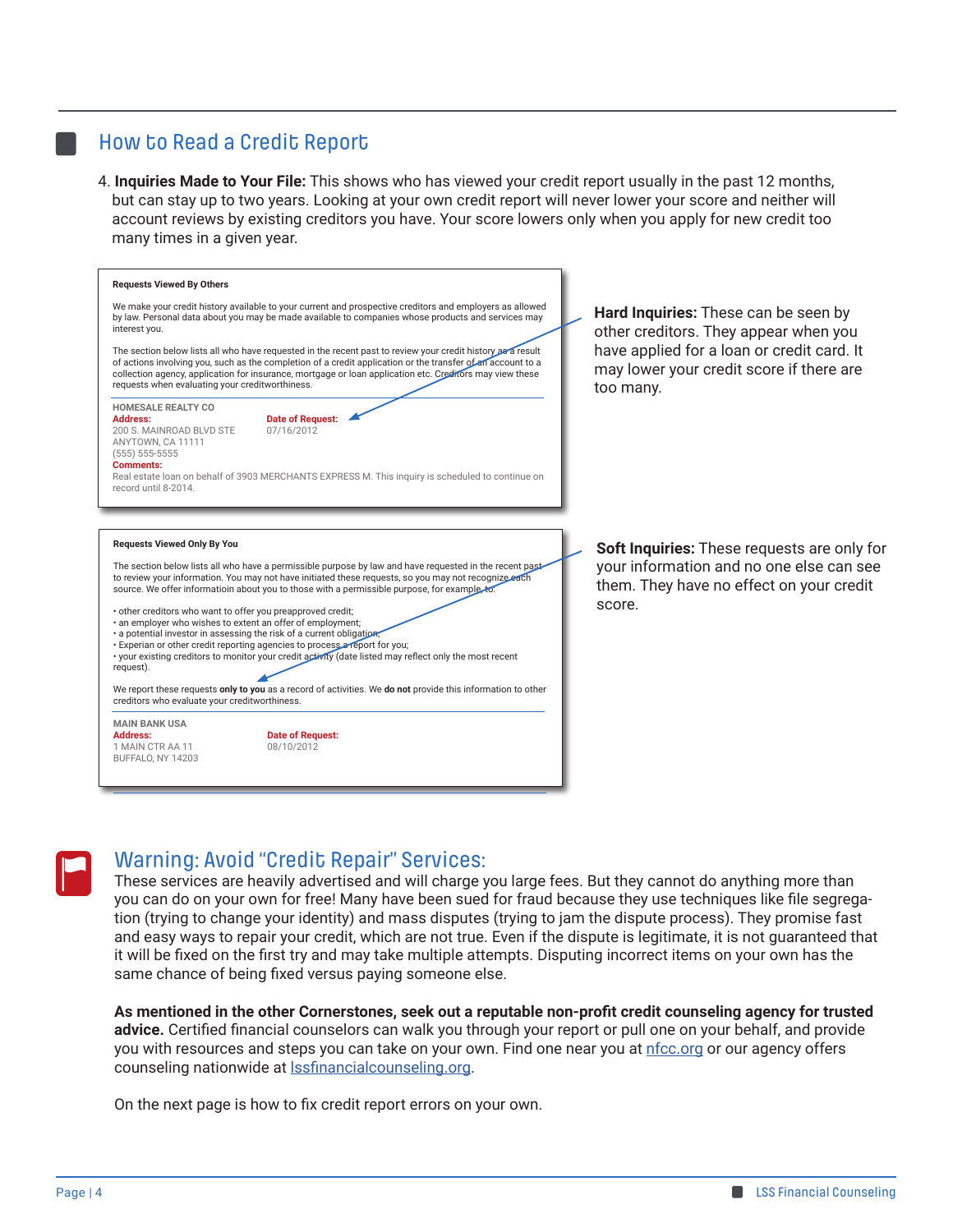#### How to Fix Errors on a Credit Report

According to a Federal Trade Commission (FTC) study<sup>6</sup>, one in five consumers had an error on at least one of their credit reports – and it's up to the consumer to spot errors and dispute them. This can lead to paying more in interest for loans and insurance. To fix errors, you will need to do it with each credit bureau if they all show the same error. Otherwise, you will need to dispute with whatever bureau is reporting the wrong information.

You can send disputes in writing or use each bureau's online system. Currently, doing it online may be easier and faster. You can go to their online portal and follow their instructions:

- Equifax: [equifax.com/personal/credit-report-services/credit-dispute/#](https://www.equifax.com/personal/credit-report-services/credit-dispute/).
- Experian: [experian.com/disputes/main.html.](https://www.experian.com/disputes/main.html)
- TransUnion: [transunion.com/credit-disputes/dispute-your-credit](https://www.transunion.com/credit-disputes/dispute-your-credit).

Documentation is still required either way so gather that first. Depending on the dispute, you may need to provide copies of collection payments and agreements, credit card or bank statements, birth or death certificates, copy of divorce decree and/or a police report and FTC complaint.  $\alpha$ 

If in writing,<sup>7</sup> make your letter short and concise, detailing the items you want corrected. List what is incorrect and how it should be updated.

Here are some sample disputes:

- "The following accounts were paid in full and should show a zero balance."
- "The following accounts were never mine and should be removed."



Include your full name, date of birth, Social Security Number, address, phone and signature. Also include copies of the documentation as needed. Make sure to keep a copy for yourself.

**Once the bureau receives your online or written request**, the FCRA states it must contact the creditor of the disputed information within 30 days to verify. Allow up to six weeks for a written response.

**If you don't hear back after six weeks**, either check online or send a second request letter along with a copy of the first signed and dated letter. This time send it certified mail with a return receipt for additional proof. Remind them that the FCRA requires them to respond within a reasonable time period.

**If the bureau agrees with you that the information was incorrect**, they will remove or update the file and send you a letter that they have done so. You will receive a new copy of your credit report. Review the report to make sure the corrections have been made.

**If the bureau states the creditor still insists the information is correct**, they will send you a letter letting you know. You then can respond and ask the bureau to provide the name, address and phone number of the creditor listing the information so you can dispute the listing directly with the creditor. If the wrong information has caused significant issues you may want to seek legal advice from a consumer advocacy attorney at [consumeradvocates.org](https://www.consumeradvocates.org).

<sup>6</sup> <https://www.ftc.gov/news-events/press-releases/2013/02/ftc-study-five-percent-consumers-had-errors-their-credit-reports>

<sup>7</sup> [https://files.consumerfinance.gov/f/documents/092016\\_cfpb\\_\\_CreditReportingSampleLetter.pdf](https://files.consumerfinance.gov/f/documents/092016_cfpb__CreditReportingSampleLetter.pdf)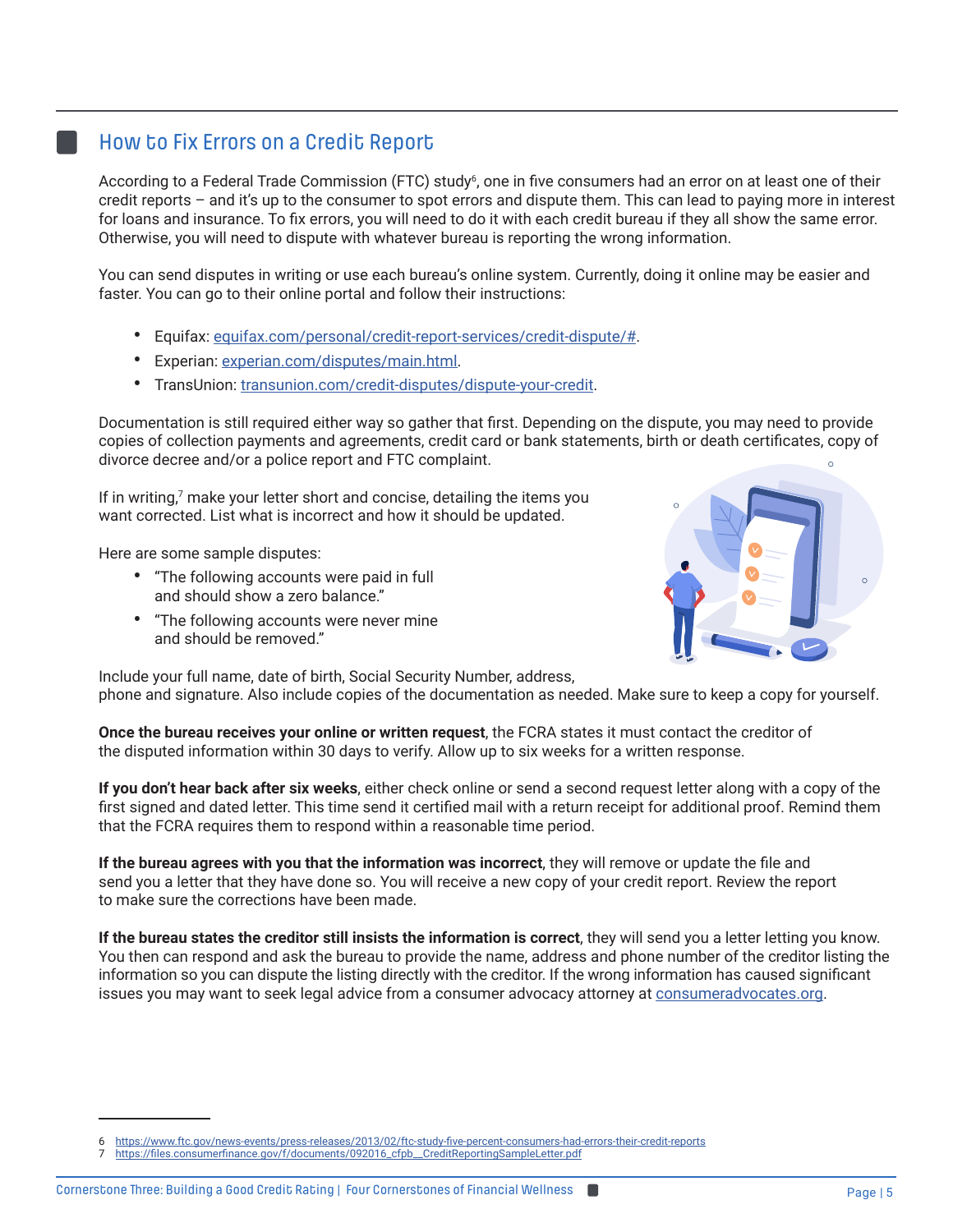#### What Is a Credit Score?

Credit scoring was created as a tool to help lenders determine how risky it is to lend money to people, using a weighted scoring model algorithm that uses the information reported with the credit bureaus. In addition to the three national credit bureaus, there is a private credit scoring company. Fair Isaac Corporation makes the FICO score, which is by far the most widely used system by creditors. There is also an alternative scoring model called VantageScore, created by the three credit bureaus.

Credit scores range from 300 to 850. The higher the score, the better the credit rating.



FICO has disclosed the basic structure of [what makes up their credit score](https://youtu.be/b_xhSnOOa7U):



The two biggest factors in achieving a good credit score are **on-time payment history** (your payment history within the past two years) and low credit utilization. **Credit utilization** is how much is owed on a revolving account in relation to its credit limit. As a result, credit cards can have a big impact on credit scores. You will want to stay



below 30% of your credit limit to help your credit score. Anything above 50% can appear "maxed out" and could have a negative impact.

**Example:** The credit limit is \$6,900. The balance is \$1,340. What is the credit utilization?  $$1,340 / $6,900 = 19.4\%$ 

 **Exercise:** What would be the credit utilization if the balance was \$5,000?

**Length of credit history** rewards the age of the oldest account and the average age of all accounts. **New credit** considers how many new accounts were opened and how many times you applied for credit over a period. **Mix of credit** rewards different kinds of

debt – loans, credit cards, mortgages, student loans, car loans, etc. These three credit score factors generally come together over time and help your score the longer you have your accounts. **Remember, you can work to improve your score, no matter where it stands.**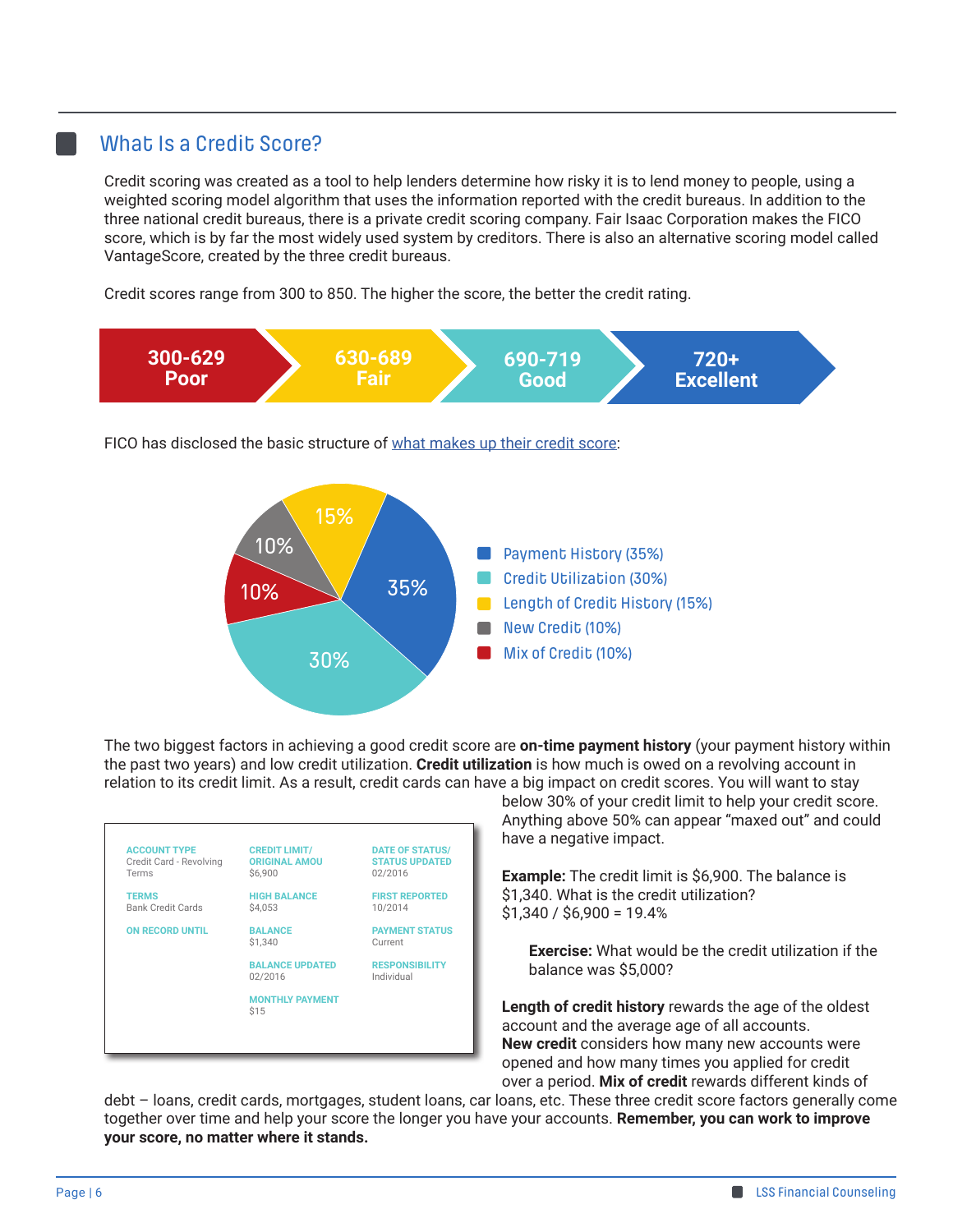#### Reasons Your Score May Be Lowered:

- Serious delinquency and bankruptcy OR collections listed.
- Delinquent payment on accounts and number of accounts with late payment.
- Time since delinquency paid is too short.
- Ratio of balances to credit limits is too high.
- Lack of recent revolving account information.
- Too many accounts with balances.
- Too many new credit accounts in the last twelve months.
- Too many finance company accounts.
- Length of positive credit history is too short.

There generally is always a reason listed, so try not to focus too much on the smaller parts of the credit score. If you work on the main two (on-time payment history and debt utilization) and don't take out an excessive amount of debt, the rest should fall into place.

## How to Improve Your Credit

We recommend a



#### **Will Paying Collections Improve My Score?**

Taking care of the collection debts will not immediately make your credit score better, but it will prevent it from getting worse. Think of it as a hole in your credit bucket. Once paid off, your bucket is not automatically filled, but it won't leak going forward.

(Judgments aren't part of your credit score but can prevent approval for housing.)

#### **For those with no open credit — establish positive credit history:**

- **•** Open a **secured credit card** at your local bank or credit union. Put an amount (say \$300) into a savings account and your credit limit is equal to that. Only charge \$10 to \$20 and pay it off in full every month. This shows good payment history and "self-control."
- **•** Have someone with good credit either co-sign on a credit card or add you as an authorized user on their card. (This takes a large amount of trust, so use caution.)
- **•** Get a credit builder loan if you don't have the savings or desire for a credit card right now.

#### **For those with existing open credit cards and active loans:**

- **•** Re-establish positive payment history over the next 24 months if there have been past due payments reported.
- **•** Pay down credit card balances so they are under 30% of the credit limit. Eventually, pay off the credit cards completely and keep them open.
- **•** If you use your credit card and pay it off in full, only use 10% to 30% of your credit limit for the month. You never know when they report the balance to the credit bureaus, so there is no distinction whether it is paid off in full or not.

**Patience is Needed — It Can Take Up to a Year or Two to Improve Your Credit. You Can Do It!**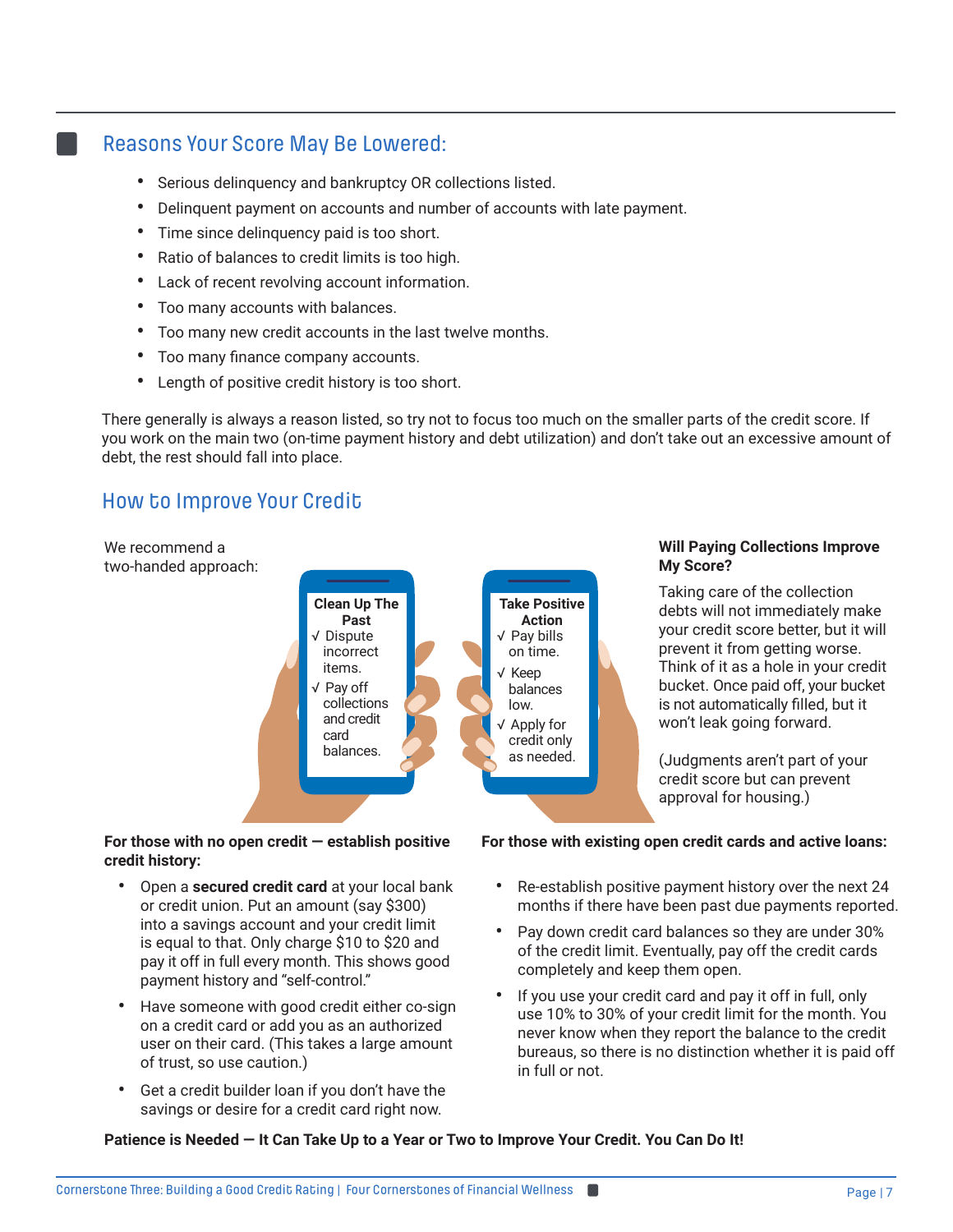## How To Improve Your Credit

**"Shopping Window" for Car and Home Loans:** There is a 14-day to 45-day window to apply for auto loans and mortgages, depending on the scoring model. This means you can apply with multiple lenders and it won't affect your score with each application, just the one window of time. This protects you from predatory lenders dropping your score on purpose.



**Please Note: Your credit score should not control your overall financial wellness.** Credit scoring models reward having and using different kinds of debt. Reducing access to credit or paying off a loan may drop your score a little bit in the short-term, but if it benefits you long-term, that's okay!

## Free Credit Scores: Pros and Cons

You can get your credit reports for free, but you must pay FICO directly to see your score at [myfico.com](https://www.myfico.com). FICO charges a monthly fee for access and monitoring. However, there are now opportunities to access a free credit score service offered by several credit cards and websites.

> It will give you an idea if you are heading in the right direction which can be motivating.

It may prepare you for what a lender might tell you, so there are no surprises.

While it may be free for you, the service may make money off of referring you to credit cards and loan products you may not need.

They are not 100% accurate so can be misleading.

#### **Why is My Free Score Not 100% Accurate and Why is it Different Between Lenders?**

FICO has sold their scoring models to financial institutions since the original one in 1989. Over 90% of lenders use them, and FICO offers scoring models specifically for auto, mortgage and credit cards.8 Unfortunately, not all financial institutions upgrade to the newest model right away. As a result, there are **countless variations** between the three bureaus and versions of the score. Also, the algorithms are constantly calculating, so if a payment is recorded or a credit card balance is updated, that can make a difference.

Some of the free credit score services use their proprietary scoring model, or the Vantage Score, and it may only be based on one of the three credit bureaus – you get the point. Use the free scores to see how you are doing, but do not panic if your score drops a little now and then. If you are trending in the right direction over time, then rest assured you are doing the best you can.

**When it's time for an auto or home loan, compare lenders and the credit score they use.** This may make a difference if you are on the line between fair and good, or good and excellent credit. If you have reported collections, the newest FICO model and VantageScore no longer lowers your score if you pay them off in full. If this helps get you a better interest rate, that may save you a lot of money. You may also want to wait and work on improving your score if you have no time constraints.

<sup>8</sup> <https://www.myfico.com/credit-education/credit-scores/fico-score-versions>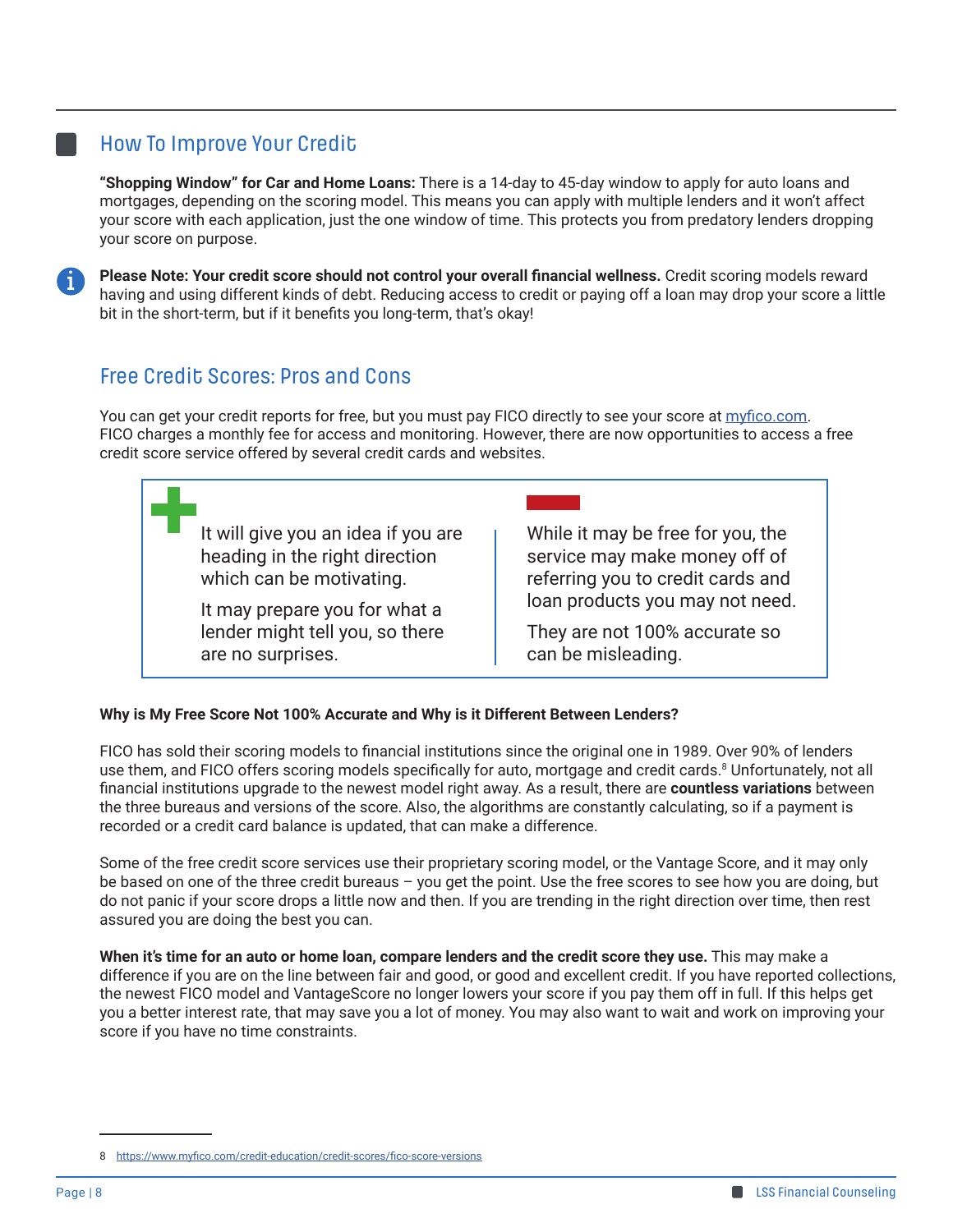## Credit Boost and Other Trends

One major criticism of the current FICO scoring models is that they do not factor in on-time monthly bill payments automatically like rent, utilities, cell phone plans, etc., even if credit scores are required in the first place for approval. This ends up excluding millions of Americans from having a credit history. There are alternatives and products available that are attempting to address that issue.

**VantageScore:** An alternative scoring model that claims they can create a credit score sooner than FICO. Consumers have a score after a month or two of opening a credit account, as opposed to six months with FICO. They also state they can create a credit score for those with limited reported history because they factor in reported rent payments and ignore paid collections. It is much easier to get a free VantageScore than a FICO one, but it is still not commonly used by lenders. If you find a lender who uses this score, you might have more opportunities if your account history is still new or considered "thin."

**Experian Credit Boost:** Experian offers a free service to have your online streaming, phone and utility payments be reported **on your Experian credit report only**. You give them permission to connect to your bank account and access your personal information. Then you verify what history you want added to your credit file. Only positive payment history is included, and it must be paid by your bank account. Anything paid by credit card or through a payment app and prepaid cell plans cannot be included.

This would only be beneficial if your lender or insurer used a scoring model based off Experian data only. The average improvement is 13 points – so it's up to you if that's helpful. This credit boost is also not widely accepted yet – some lenders may view those added accounts as part of your debt load, hurting your debt to income ratio. (Also, you'll be invited to upgrade to a paid monthly subscription which doesn't improve your score any faster.)

**Rent Reporting:** Many landlords and property management companies will offer to report your rent payments to the credit bureaus, or you can find a reputable service to do it on your own. If you have a solid history of on-time payments, this could help establish your credit. The newest, but not the most common version of FICO and the VantageScore accounts for positive rental history.

- **If You Want to Self-Report:** Compare the upfront and monthly costs of the service, and what credit bureaus they will report to. Also, your landlord must be willing to verify your payments.
- **• If Your Landlord Already Uses a Rent-Reporting Service:** Ask if there are fees charged, how soon will it appear on your credit report, and what credit bureaus they report to.

**One Final Word:** It may be tempting to pay for a service that seems like a quick credit fix. However, if you can build your credit in a no-cost or low-cost manner, paying little to no interest is usually better in the long run. Connect with a bank or credit union for credit builder products.

i